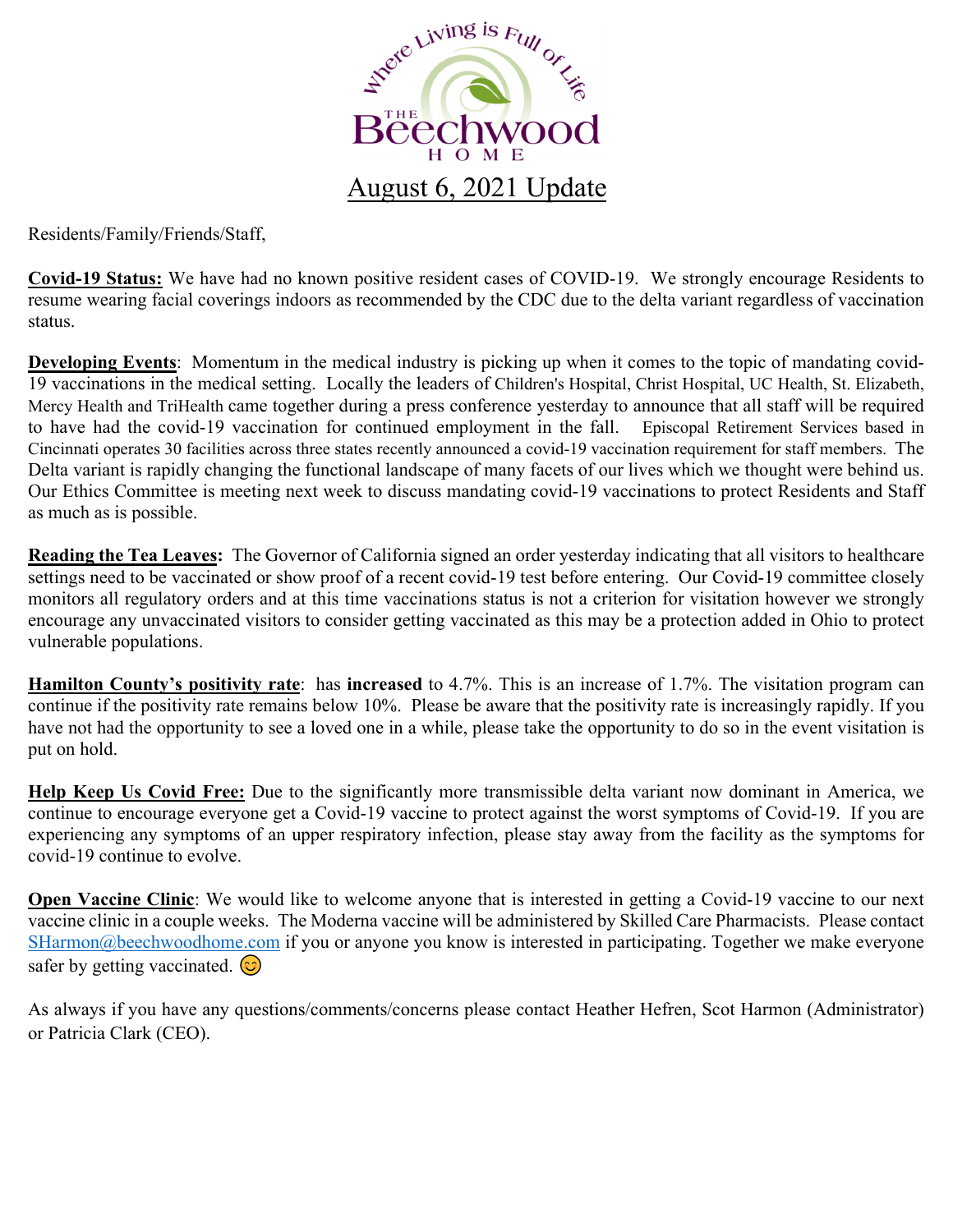### Special Update August 8, 2021

Dear Residents/Family/Friends/Staff,

### Summary of Changes Since Last Notice:

We are reporting one (1) additional staff member who has tested positive. This brings our total active cases to one (1). The facility has had cumulative total of thirty (30) staff confirmed Covid-19 tests associated with the facility to date. The staff member has been placed on medical leave and removed from the schedule upon notification to minimize exposure risk to other Residents/Staff and will remain on medical leave until a physician certifies they are safe to return to work.

#### Action Plan.

Our action plan will mirror revised state and local guidance. Under this approach, all residents were tested this morning and all tests came back negative. Zero (0) residents were identified as close contacts as a result Scheduled Visitation will continue without interruption. We will test all residents again next week and the following week. If all residents remain COVID-free throughout this period, we will revert back to surveillance monitoring. Any subsequent positive test results will be communicated.

### Contact us with questions.

If you have any questions about COVID-19 or the steps that we are taking to protect our residents, please contact Scot Harmon, Administrator, at 513-842-0774, sharmon@beechwoodhome.com.

Sincerely,

Scot Harmon, Administrator & Patricia A. Clark, DM Administrator CEO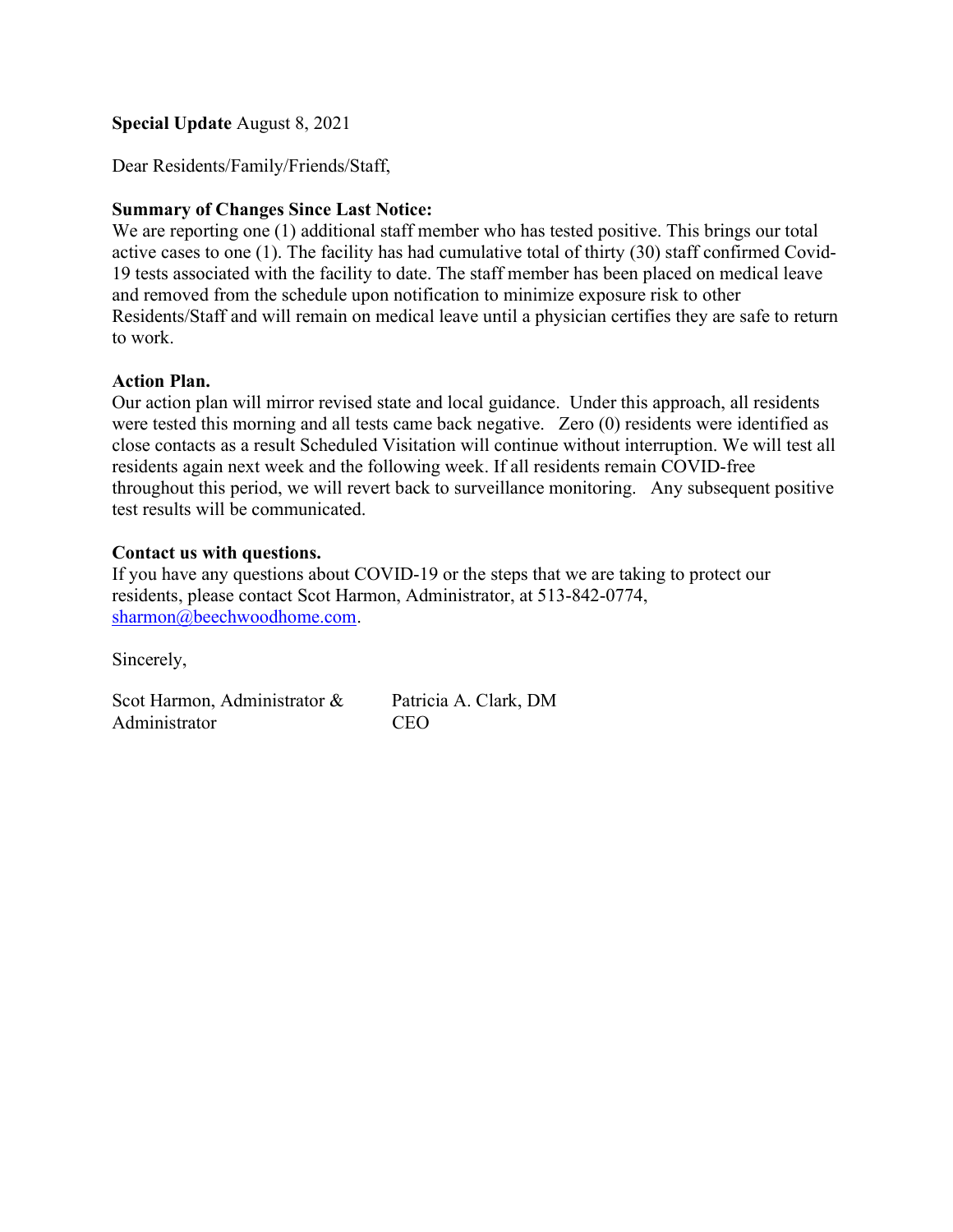

**Voluntary FREE Covid Testing**: We strongly encourage all Residents and Visitors to take advantage of this amazing opportunity to routinely know your covid status. All staff are tested at least weekly related to proactive measures the facility has implemented. Visitors currently pose the biggest risk to our resident's wellbeing, as the general public is not routinely tested for covid, and offering FREE testing is an additional layer of protection we want to provide our Beechwood community.

 Visitors will be offered a voluntary FREE rapid covid test Monday – Friday (9 AM to 2:00 PM prior to entry) if they wish to ensure they are negative at the time of their visit. Please call 321-9294 ext 105 (Tim W) a couple minutes before arrival and we will meet you outside with a rapid test which takes

15 minutes for the results to be available. If you plan to visit over the weekend, you are welcome to stop by on Friday and get tested. Please also contact Tim to discuss covid testing outside of these hours for unique circumstances.

 If coming to the facility for a free rapid test is not convenient for you, the same rapid test we use (**BinaxNOW COVID‐19 Antigen Self Test)** is available from Amazon, Walmart and CVS (for example). The cost currently is ~\$10/test. If



you have concerns about how the test is performed, this video from the manufacturer explains how the test is works step by step. The nasal swab barely goes into your nose, so zero concern about brain tickles  $\odot$ https://www.youtube.com/watch?v=baQQfoX-JXo

Residents will be offered voluntary covid tests on a routine basis.

**Developing Story:** Our Ethic's Committee met this week to discuss a covid vaccine mandate for employees and we were very fortunate to have an expert in the field of Covid join our conversation from UC/VA in addition to consulting with our legal team. As you can imagine this is a very complex topic frankly nobody wants to have. Due to proposed legislation in Ohio which if passed would ban vaccine mandates, our committee has elected to postpone a decision at this time and will continue to analyze industry recommendations and legal developments. We ask for everyone's' patience and understanding during these unprecedented times.

**Hamilton County's positivity rate**: has **increased** to 6.1%. This is an increase of 1.4%. Clarification was made regarding visitation. Visitation under the current order will NOT be suspended if the positivity rate surpasses 10% due to our Resident vaccinated rate being greater than 70%. I am sure this is welcome news to everyone as the positivity rate continues to climb. With that being said, we encourage everyone to take a moment and consider your exposure risk as you go about your daily life decisions, especially if visiting the facility is part of your routine. With the highly transmissible delta variant, the decisions you make impact those around you. We highly recommend knowing your testing status before coming to the facility to keep our community as safe as possible.

**Covid-19 Status:** We have had no known positive resident cases of COVID-19. We encourage Residents to resume wearing facial coverings indoors as recommended by the CDC due to the delta variant regardless of vaccination status.

**Help Keep Us Covid Free:** Due to the more transmissible delta variant, we continue to encourage everyone get a Covid-19 vaccine to protect against the worst symptoms of Covid-19. If you are experiencing any symptoms of an upper respiratory infection, please stay away from the facility as the symptoms for covid-19 continue to evolve.

As always if you have any questions/comments/concerns please contact me, Scot Harmon (Administrator) or Patricia Clark (CEO).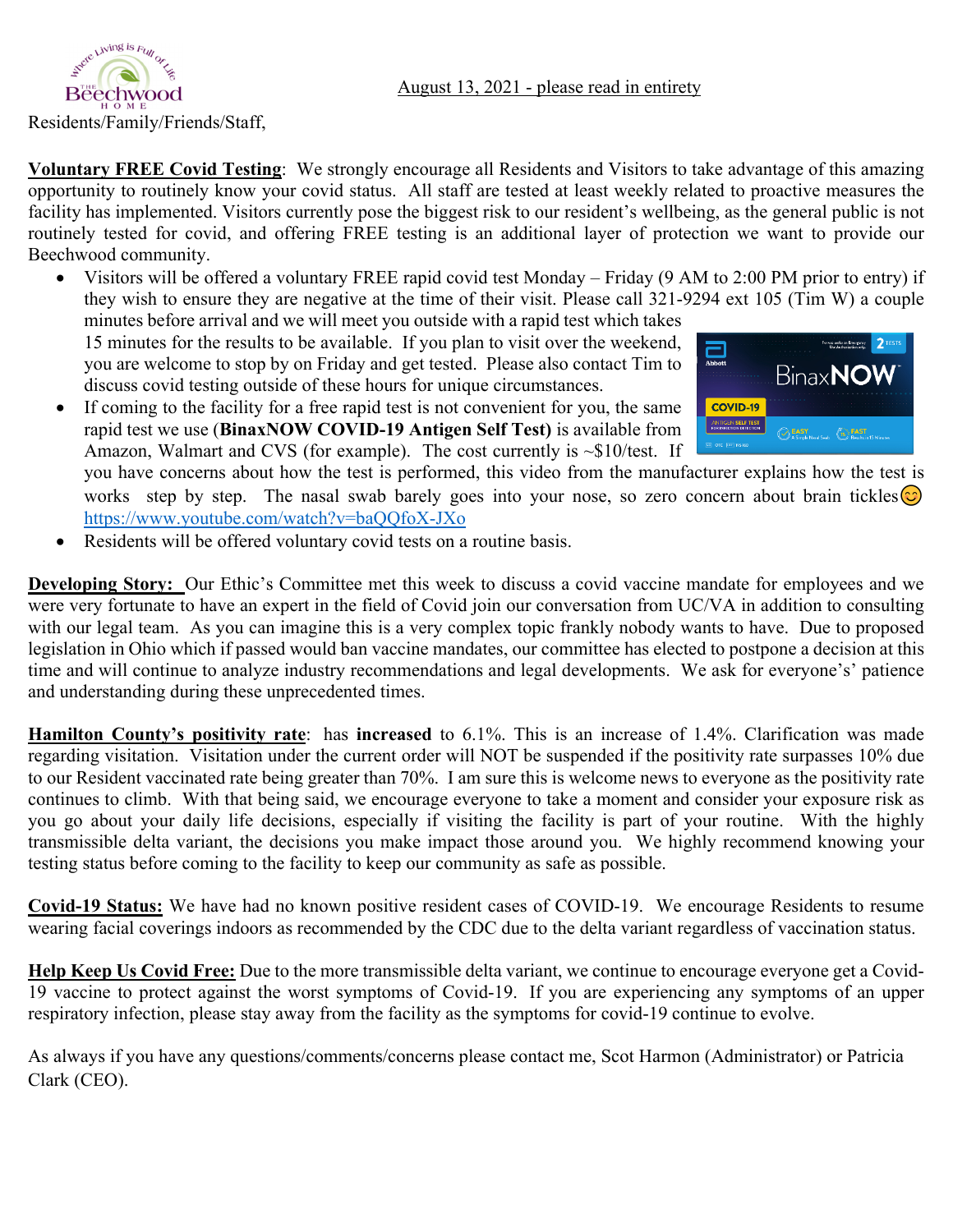

# August 16, 2021 - **Special Update**

Dear Residents/Family/Friends/Staff,

## **Summary of Changes Since Last Notice:**

We are reporting one (1) additional staff member who has tested positive. This brings our total active cases to two (2). The facility has had a cumulative total of thirty-one (31) staff confirmed Covid-19 tests associated with the facility to date. The staff member has been placed on medical leave and removed from the schedule upon notification to minimize exposure risk to other Residents/Staff and will remain on medical leave until they meet the mandated criteria to return to work.

### **Action Plan.**

Our action plan will mirror revised state and local guidance. Under this approach, all residents have been tested, and all tests came back negative. Eight (8) residents were identified as close contacts and their representatives have been notified. We will test all residents again later this week and the following week. If all residents remain COVID-free throughout this period, we will revert to surveillance monitoring. Any subsequent positive test results will be communicated.

## **Contact us with questions.**

If you have any questions about COVID-19 or the steps that we are taking to protect our residents, please contact Scot Harmon, Administrator, at 513-842-0774, sharmon@beechwoodhome.com.

Sincerely,

Scot Harmon, Administrator & Patricia A. Clark, DM Administrator CEO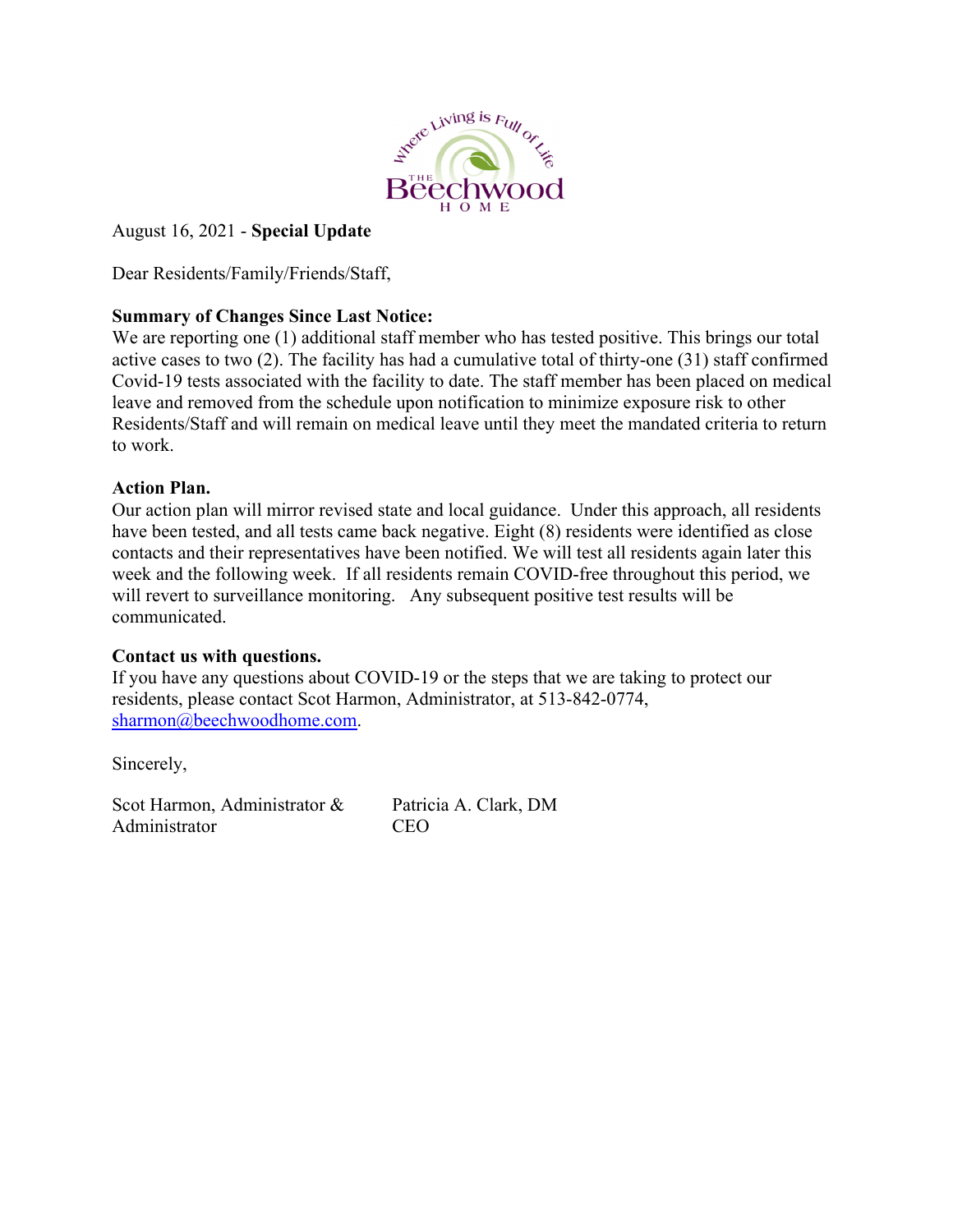August 20, 2021

Residents/Family/Friends/Staff,

Voluntary FREE Covid Testing: We highly recommend knowing your testing status before coming to the facility to keep our community as safe as possible and are happy to report that some visitors requested a free rapid covid test this week and the process went smoothly. We will continue to offer voluntary FREE rapid covid tests Monday to Friday (9 AM to 2:00 PM) for any visitor coming to the facility. Please call 321-9294 ext 105 (Tim W) a couple minutes before arrival and we will meet you outside. Please also contact Tim to discuss covid testing outside of these hours as needed.

The rapid tests we use are also available for purchase without a prescription (BinaxNOW COVID 19 Antigen Self Test) from Amazon, Walmart and CVS (for example). The cost currently is around \$10/test.

Developing Story #1: HHS will be mandating that all staff in a nursing home be vaccinated or lose funding which overrides our ethics committee meeting last week. The primary payer source for our residents is Medicaid therefore we must adhere to the directive when it becomes active. There are no details available at this time regarding timeline or possible exemptions however we will continue to monitor the situation closely.

Developing Story #2: HHS announced this week that a 3rd shot will be made available to everyone eight months after their initial vaccination series starting in September 2021. A majority of our Residents will be eligible early October.

Hamilton County's positivity rate: has increased to 7.9%. This is an increase of 1.8%. Visitation under the current order will NOT be suspended if the positivity rate surpasses 10% due to our Resident vaccinated rate being greater than 70%. We encourage everyone to take a moment and consider your exposure risk as you go about your daily life decisions, especially if visiting the facility is part of your routine. We highly recommend knowing your testing status before coming to the facility to keep our community as safe as possible.

Covid-19 Status: We have had no known positive resident cases of COVID-19. We encourage Residents to resume wearing facial coverings indoors as recommended by the CDC due to the delta variant regardless of vaccination status.

Help Keep Us Covid Free: Due to the more transmissible delta variant, we continue to encourage everyone get a Covid-19 vaccine to protect against the worst symptoms of Covid-19. If you are experiencing any symptoms of an upper respiratory infection, please stay away from the facility as the symptoms for covid-19 continue to evolve.

As always if you have any questions/comments/concerns please contact me, Scot Harmon (Administrator) or Patricia Clark (CEO).